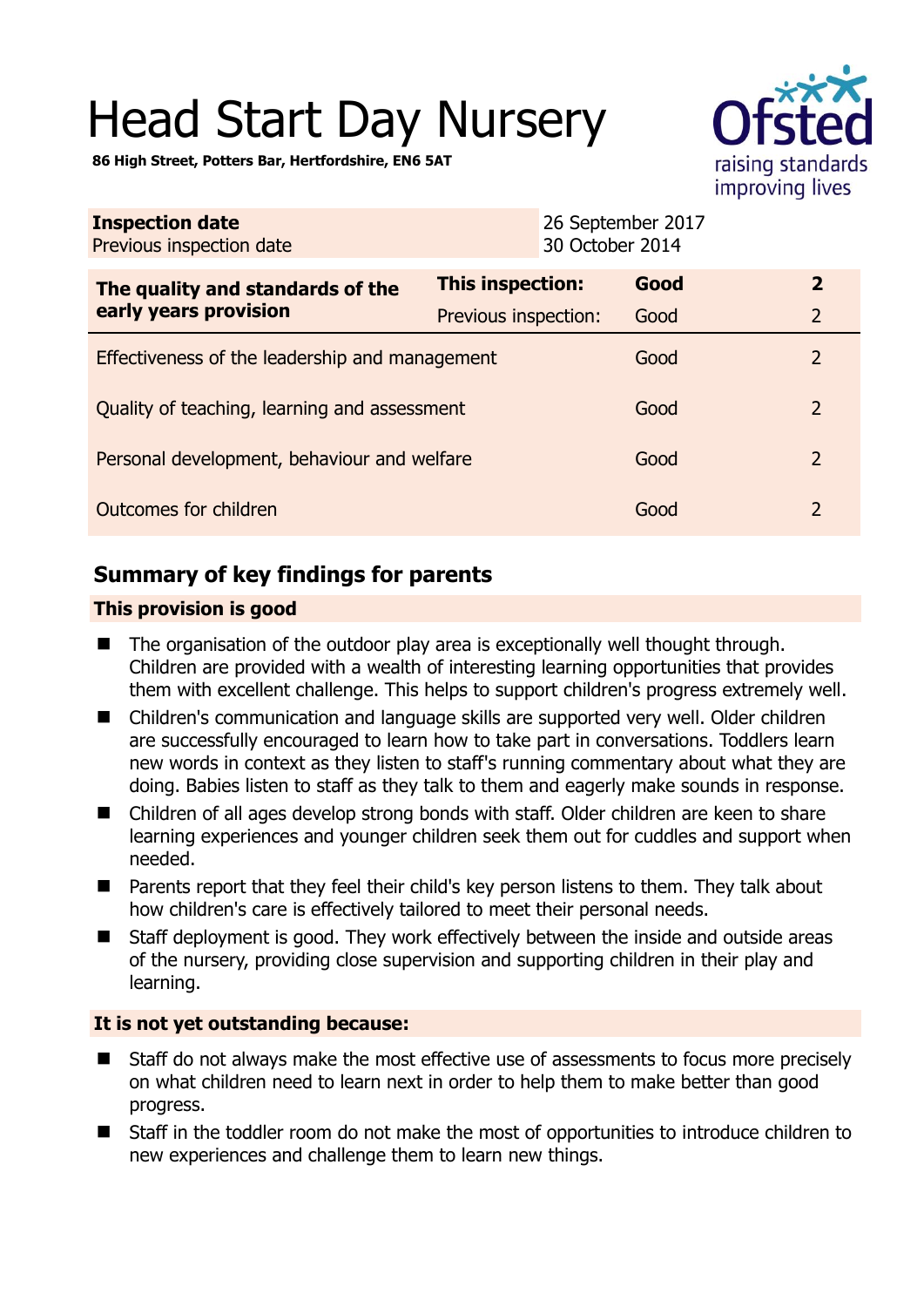# **What the setting needs to do to improve further**

#### **To further improve the quality of the early years provision the provider should:**

- make more effective use of assessments and focus more precisely on what children need to learn next in order to help them achieve at the highest levels
- make more effective use of opportunities that arise to challenge children in the toddler room to learn new things and help them to make the best possible progress.

## **Inspection activities**

- The inspector observed the quality of teaching during activities indoors and outdoors and assessed the impact this has on children's learning.
- The inspector spoke with staff and children during the inspection.
- The inspector completed a joint observation with the manager.
- The inspector held a meeting with the manager. She looked at relevant documentation and evidence of the suitability of staff working in the nursery.
- The inspector spoke to parents during the inspection and took account of their views through the feedback provided.

## **Inspector**

Ann Cozzi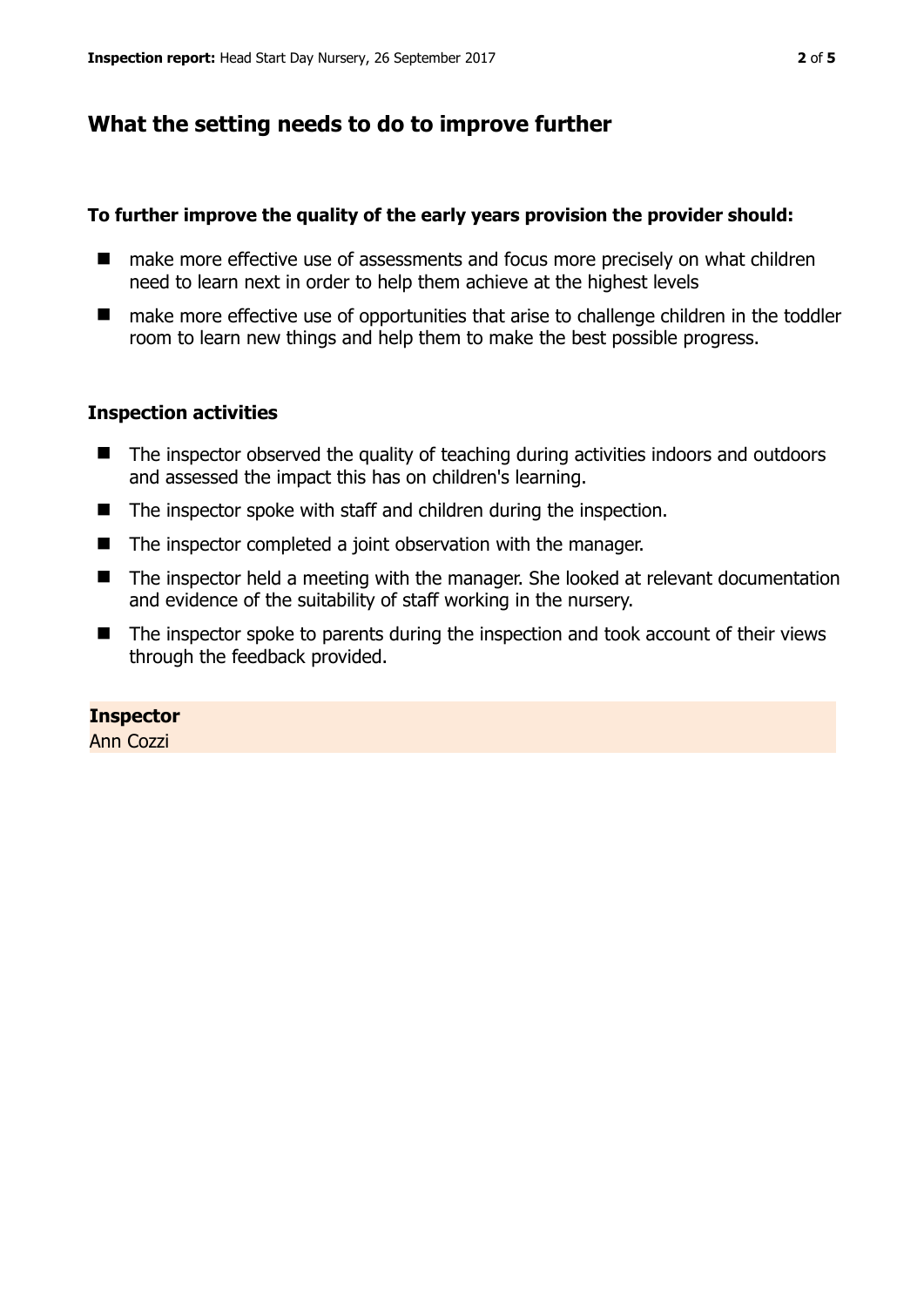## **Inspection findings**

#### **Effectiveness of the leadership and management is good**

The manager leads a dedicated team of staff who show a good understanding of their roles and responsibilities. Safeguarding is effective. Staff know how to identify the signs and symptoms of abuse. They are aware of the procedures to follow should they have any concerns, including whistle blowing. Regular supervision meetings are held. This helps to identify any weaknesses in staff or the manager's practice. Training opportunities are varied and ensure that staff's professional development is supported well. The manager works with other professionals. For example, she signposts parents to a range of support services available to them within the local children's centre. The monitoring of children's progress means that any gaps in their learning are identified and closed quickly. Staff provide parents with information about how to support learning at home. The management team seeks and considers the views of parents as part of self-evaluation. They use this information to inform plans for future improvements. Regular newsletters help to keep parents informed about events and what is happening within the nursery.

#### **Quality of teaching, learning and assessment is good**

Children are encouraged to extend their understanding of the wider world. Older children help to plant and grow flowers, and younger children learn about a wide range of animals. They eagerly copy staff to mimic the sounds they make. Staff introduce mathematics as they encourage children to count how many tentacles a toy octopus has. Children show good physical skills, for example, they independently climb up wooden steps to the top of a slide. Children take part in imaginary play opportunities. They become part of the emergency services, using a toy hose to put out a pretend fire. Babies are able to help themselves to a good range of stimulating toys and activities. Those that are learning how to pull themselves to standing have plenty of safe surfaces to choose from.

#### **Personal development, behaviour and welfare are good**

Staff manage children's behaviour well. They support them to learn about sharing and being kind to each other. Staff help children to follow good hygiene routines. Children describe in detail how they wash their hands with soap and water to get rid of germs. The chef prepares fresh cooked food that includes a wide range of healthy options, which children enjoy. Children are supported well by staff to take measured risks. They learn how to balance as they carefully walk along a wooden beam. Babies show good levels of independence as they eagerly explore and investigate their comfortable, stimulating environment. Older children are encouraged to serve their own food at mealtimes.

#### **Outcomes for children are good**

Young children learn to be independent and take part in challenging tasks. They work out how to place large buckets inside each other and then take them out again. Children show perseverance and good levels of concentration to achieve what they set out to do. Older children are keen to explore capacity. They drop a wide range of items into a large bottle of water, predict and then discover which of the items will sink or float. All children make good progress towards the next stage in their learning, including school.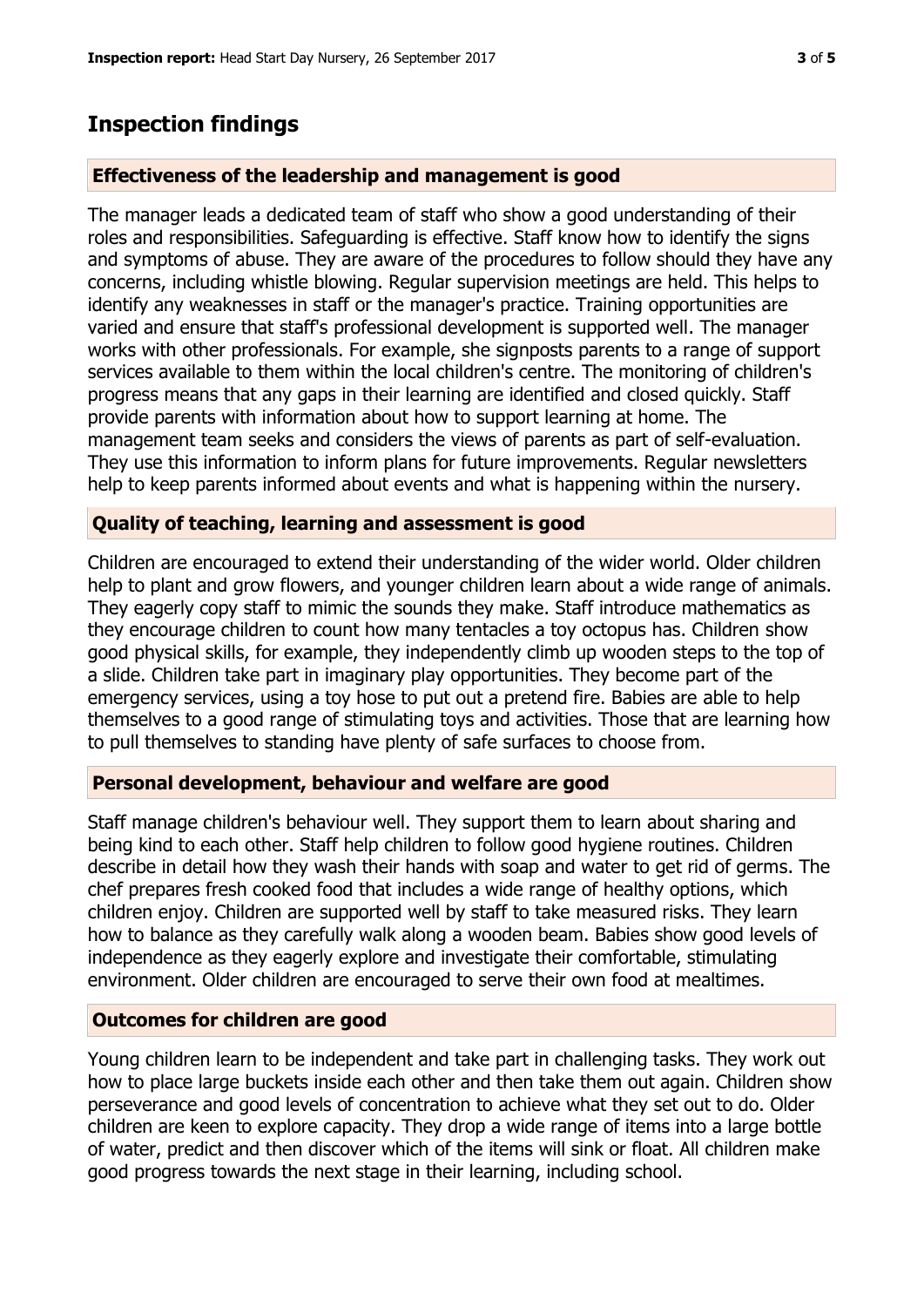# **Setting details**

| Unique reference number                             | 130587                                                                               |  |
|-----------------------------------------------------|--------------------------------------------------------------------------------------|--|
| <b>Local authority</b>                              | <b>Hertfordshire</b>                                                                 |  |
| <b>Inspection number</b>                            | 1103026                                                                              |  |
| <b>Type of provision</b>                            | Full-time provision                                                                  |  |
| Day care type                                       | Childcare - Non-Domestic                                                             |  |
| <b>Registers</b>                                    | Early Years Register, Compulsory Childcare<br>Register, Voluntary Childcare Register |  |
| Age range of children                               | $0 - 5$                                                                              |  |
| <b>Total number of places</b>                       | 50                                                                                   |  |
| Number of children on roll                          | 69                                                                                   |  |
| Name of registered person                           | Oaklands Management Services Limited                                                 |  |
| <b>Registered person unique</b><br>reference number | RP906069                                                                             |  |
| Date of previous inspection                         | 30 October 2014                                                                      |  |
| <b>Telephone number</b>                             | 01707 655122                                                                         |  |

Head Start Day Nursery registered in 2000. The nursery employs 20 members of childcare staff. Of these, 18 hold appropriate early years qualifications at level 2 and above. The nursery opens Monday to Friday, all year round. Sessions are from 7.30am to 6.30pm. The nursery provides funded early education for two-, three- and four-year-old children.

This inspection was carried out by Ofsted under sections 49 and 50 of the Childcare Act 2006 on the quality and standards of provision that is registered on the Early Years Register. The registered person must ensure that this provision complies with the statutory framework for children's learning, development and care, known as the early years foundation stage.

Any complaints about the inspection or the report should be made following the procedures set out in the guidance 'Complaints procedure: raising concerns and making complaints about Ofsted', which is available from Ofsted's website: www.gov.uk/government/organisations/ofsted. If you would like Ofsted to send you a copy of the guidance, please telephone 0300 123 4234, or email enquiries@ofsted.gov.uk.